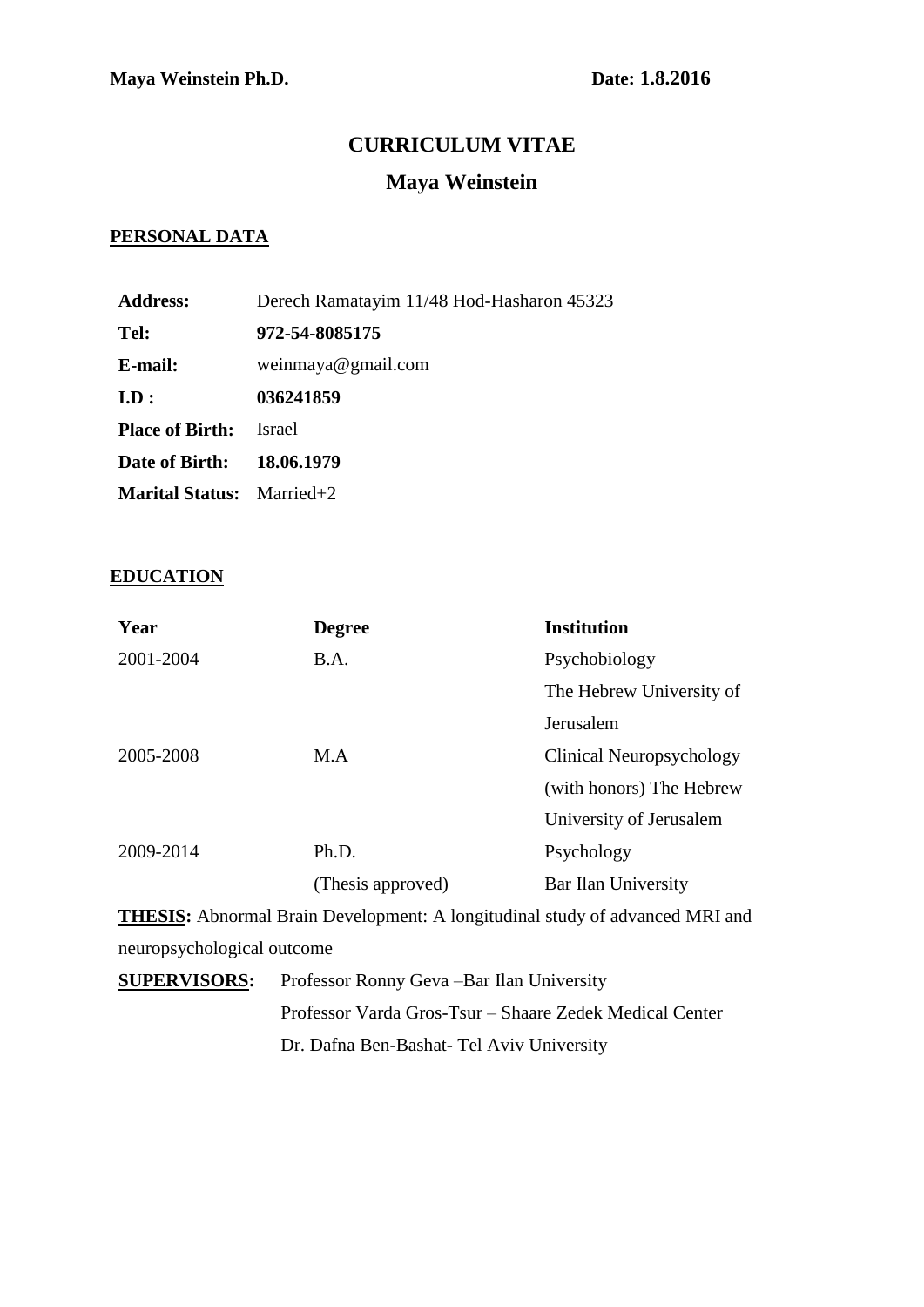## **MAIN RESEARCH INTERESTS**

- 1. Brain imaging and behavior
- 2. Abnormal development
- 3. Pediatric rehabilitation
- 4. White matter development
- 5. Functional and structural connectivity

## **PROFESSIONAL EXPERIENCE**

### **Apr. 2014-present: Post-doctoral research fellow at Oxford Brookes University** at Oxford,

United Kingdom. Researcher in the Department of Health and Life Science, working on a research project of children with hemiplegia in collaboration with Dr. Dido Green.

### **2013 – present: Lowenstein Rehabilitation Hospital**

Internship in Rehabilitation Psychology

### **2008-2010: Clinic for Functional Brain Mapping for Neurosurgery**

Functional Brain Imaging Unit, Wohl Institute for Advanced Imaging, Tel Aviv Sourasky Medical Center under Prof. Talma Hendler. Functional Mapping for neuro-surgery using FMRI and DTI Data analysis (SPM, SPSS, DtiStudio, Brainvoyager, FSL)

### **2007-2009: Neuro-psychologist in Multi-disciplinary Tourette Clinic**

Department for Pediatric Neurology, Shaare Zedek Medical Center in Jerusalem

### **2007-2008: Neuro-psychology Student Internship**

Pediatric Rehabilitation Department, Sheba Medical Center at Tel-Hashomer

### **2006-2007: Neuro-psychology Student Internship**

Department for Pediatric Neurology, Shaare Zedek Medical Center in Jerusalem

### **2006-2007: Research Assistant- Prof. Jacob Goldenberg's Business Lab**

School of Business Administration, The Hebrew University of Jerusalem, Israel..

### **2004 Research Assistant: Prof. Shaul Hochstein's Neurobiology Lab**

the Institute of Life Sciences and the Interdisciplinary Center for Neural Computation at the Hebrew University of Jerusalem

### **2003-2004 Research Assistant: Prof. Shlomo Bentin's Electrophysiology Lab**

Psychology Department at the Hebrew University of Jerusalem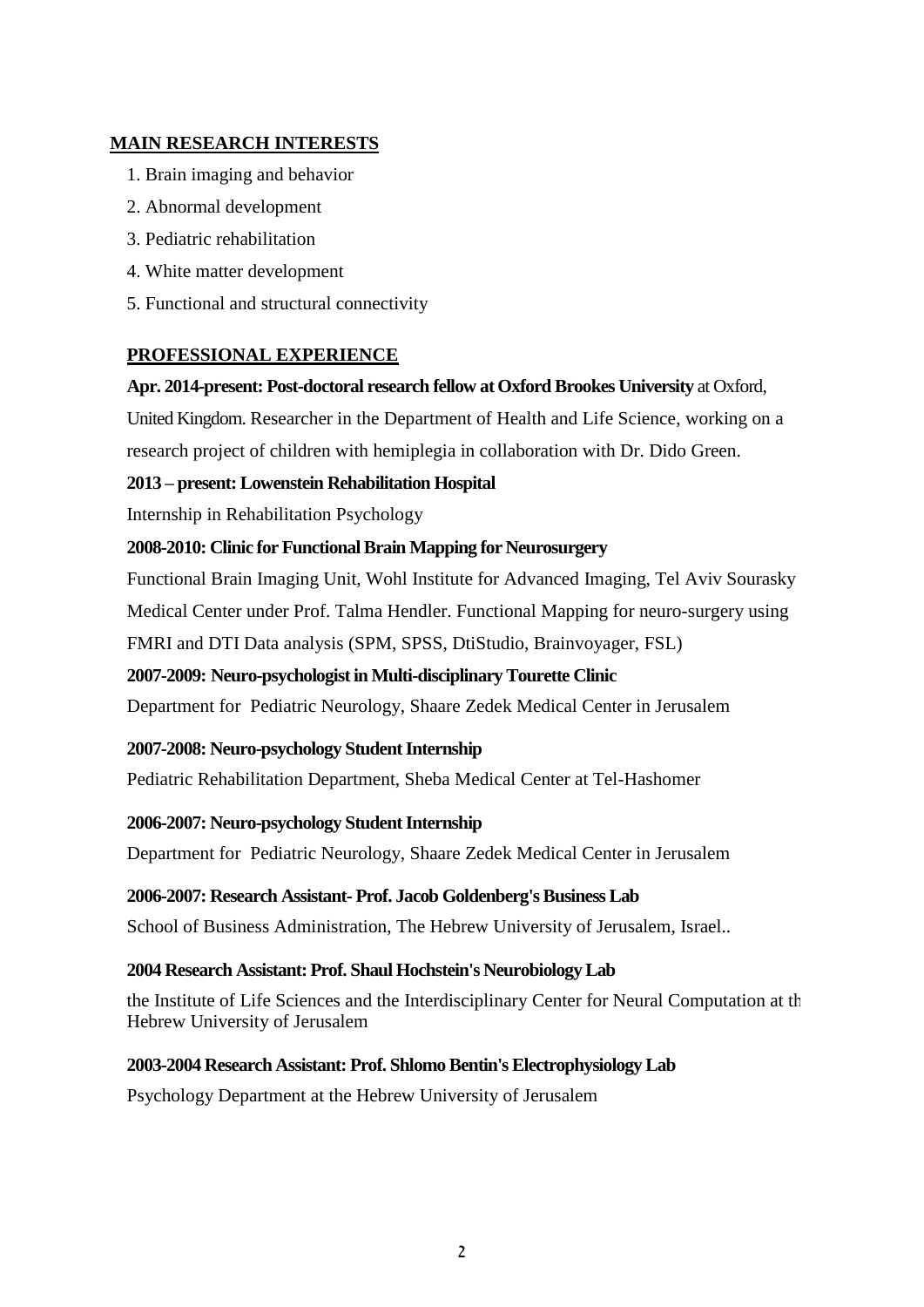## **CLINICAL COURSES**

**Autism Diagnostic Observation Schedule (ADOS)** course (2009)- Hebrew University of Jerusalem, Dr. Cory Shulman

**Griffith Mental Developmental Scales (GMDS)** (2010)- Weinberg Child Development, Sheba Medical Center, Dr. Denise Challice.

**Brief Mindfulness course** (2014)- Loewenstein Hospital, Dr. Yair Avraham

**Hypnosis** (2015)- Loewenstein Hospital, Dr. Gabi Golan

# **ACADEMIC TEACHING EXPERIENCE**

**Feb. 2015-June. 2016**: Lecturer at Beit Berl College at the M.Teach program. Teaching a course in "Brain, memory and learning" for M.A. students.

**Oct. 2015-Jan. 2016**: Lecturer at the Hebrew University of Jerusalem in the Department of Occupational Therapy. Teaching a course in "Neuropsychology" for B.A. students.

**Sept. 2015-Nov. 2016:** Teaching a course in "Neuropsychology" to psychologists at Lowenstein Rehabilitation Hospital

**2012-2015**: Guest Lecturer in Pediatric Neuropsychology course under Prof. Ronny Geva at Bar-Ilan University.

## **LIST OF PUBLICATIONS**

### **ARTICLES IN REFEREED JOURNALS**/**PERIODICALS**

- 1. Weinstein, M, M, Meiijer SW, Baas CM, Zielinski IM, Hoare B, Van Cappellen van Walsum, Steenbergen B, Caeyenberghs K, van Rijn CM, Green D, Jongsma M. (In Preparation). Corticospinal tract development in relation to complex motor behaviour in adolescents with unilateral cerebral palsy; significance of asymmetry.
- 2. Weinstein, M, Green, D., Rudisch, J., Zielinski I., Benthem-Munuz, M., Jongsma, M., McLellend, V., Steenbergen, B., Ben Bashat, D., Barker, G. (In Preparation). Understanding the relationship between brain and upper limb function in children with unilateral motor impairments: A multimodal approach.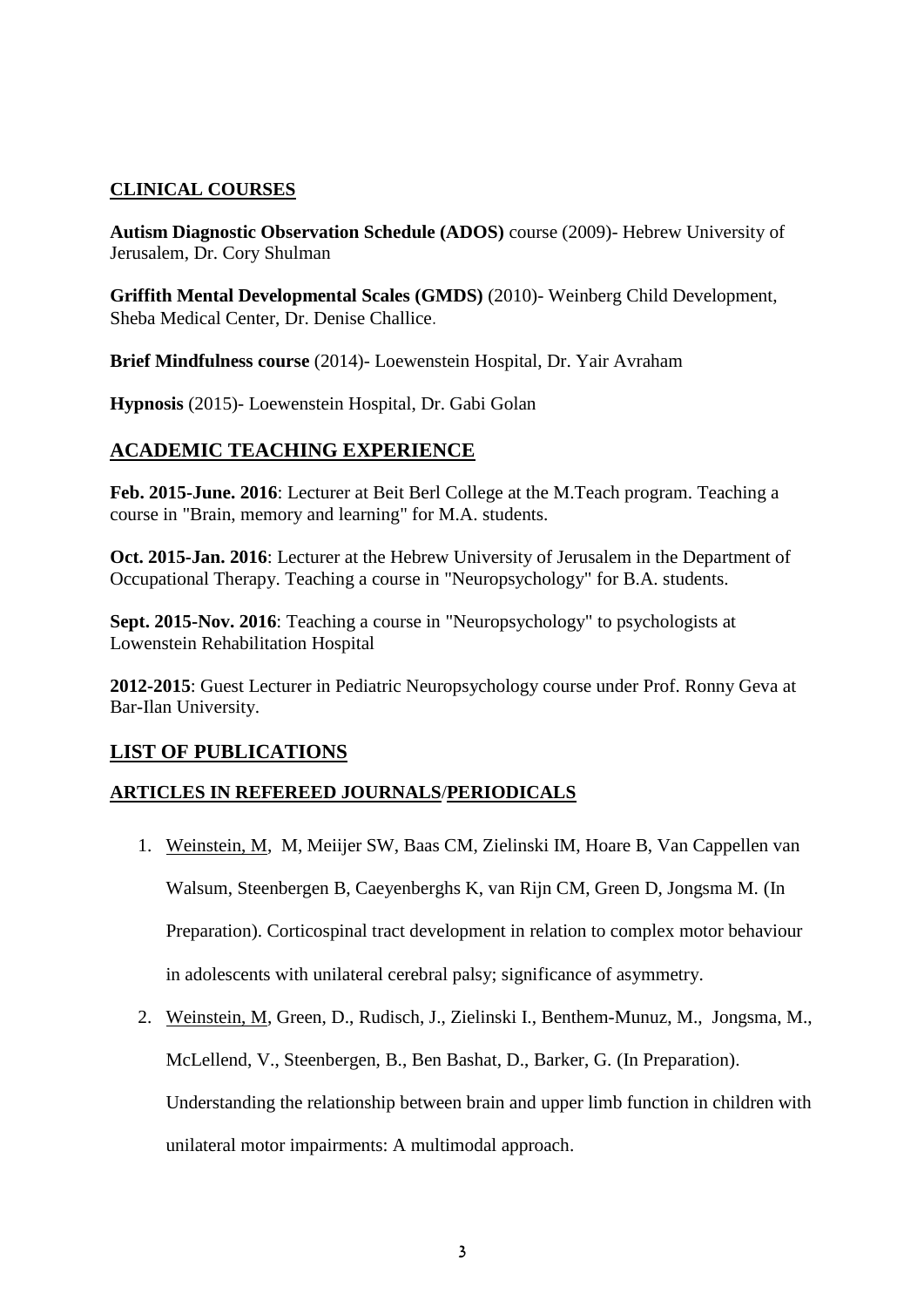- 3. Weinstein, M., Ben Sira, L., Moran, A., Berger, I., Marom, R., Geva, R., Gross-Tsur, V., Leitner, Y., Bashat, D.B., 2016. The motor and visual networks in preterm infants: an fMRI and DTI study. Brain Res.
- 4. Weinstein, M., Myers, V., Green, D., Schertz, M., Shiran, S.I., Geva, R., Artzi, M., Gordon, A.M., Fattal-Valevski, A., Ben Bashat, D., 2015. Brain Plasticity following Intensive Bimanual Therapy in Children with Hemiparesis: Preliminary Evidence. Neural Plast. 2015, 798481.
- 5. Shapira-Lichter, I., Weinstein, M., Lustgarten, N., Ash, E., Litinsky, I., Aloush, V., Anouk, M., Caspi, D., Hendler, T., Paran, D., 2016. Impaired diffusion tensor imaging findings in the corpus callosum and cingulum may underlie impaired learning and memory abilities in systemic lupus erythematosus. Lupus.
- 6. Schertz, M., Shiran, S.I., Myers, V., Weinstein, M., Fattal-Valevski, A., Artzi, M., Ben Bashat, D., Gordon, A.M., Green, D., 2015. Imaging Predictors of Improvement From a Motor Learning-Based Intervention for Children With Unilateral Cerebral Palsy. Neurorehabil Neural Repair.
- 7. Leitner\*, Y., Weinstein\*, M., Myers, V., Uliel, S., Geva, K., Berger, I., Marom, R., Bashat, D.B., Ben-Sira, L., Geva, R., Gross-Tsur, V., 2014. Diffuse excessive high signal intensity in low-risk preterm infants at term-equivalent age does not predict outcome at 1 year: a prospective study. Neuroradiology. 56**,** 669-78. \*Equal contributors
- 8. Shiran, S.I., Weinstein, M., Sirota-Cohen, C., Myers, V., Ben Bashat, D., Fattal-Valevski, A., Green, D., Schertz, M., 2014. MRI-based radiologic scoring system for extent of brain injury in children with hemiplegia. AJNR Am J Neuroradiol. 35**,** 2388- 96.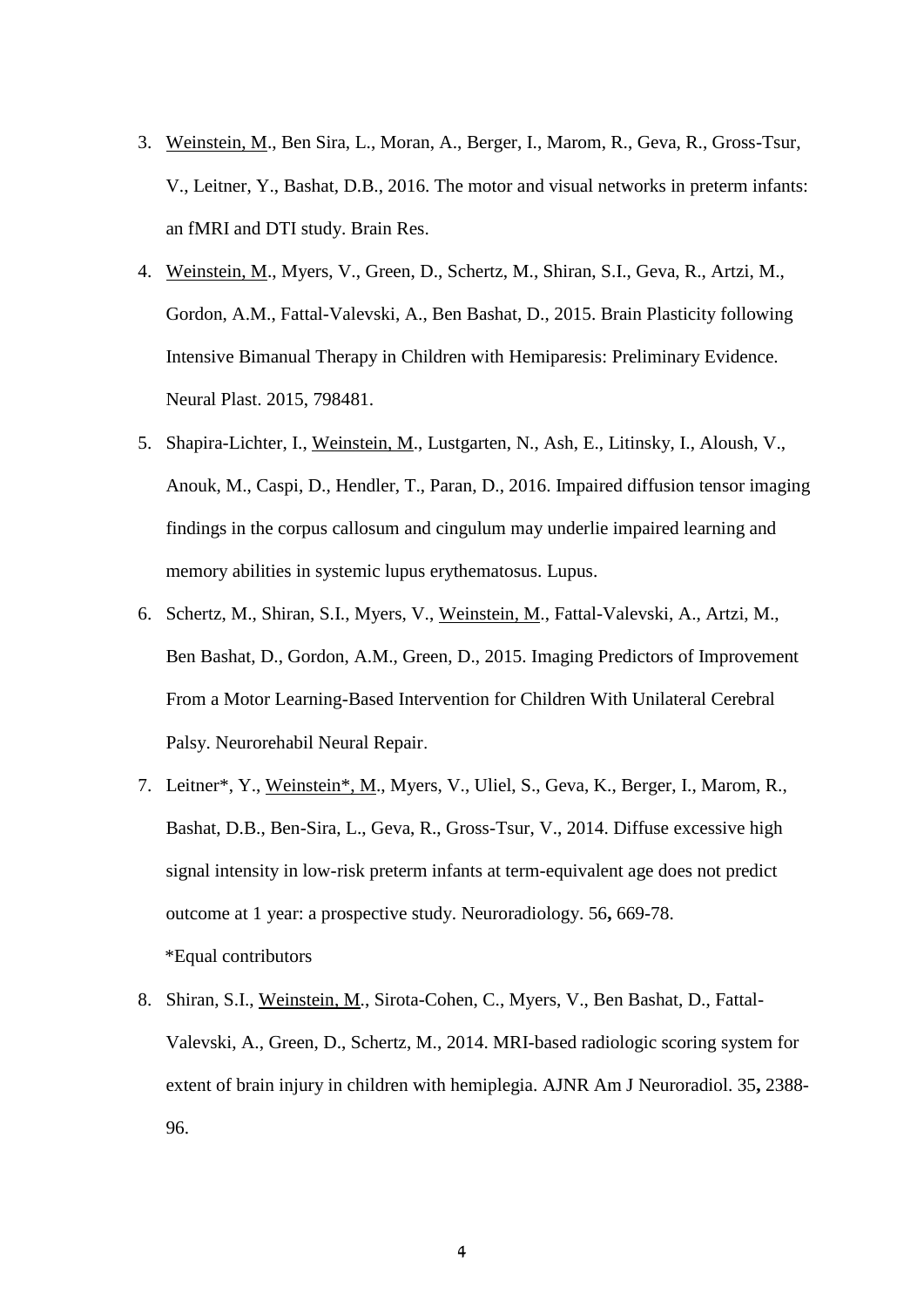- 9. Weinstein, M., Ben Bashat, D., Gross-Tsur, V., Leitner, Y., Berger, I., Marom, R., Geva, R., Uliel, S., Ben-Sira, L., 2014a. Isolated mild white matter signal changes in preterm infants: a regional approach for comparison of cranial ultrasound and MRI findings. J Perinatol.
- 10. Weinstein\*, M., Green\*, D., Geva, R., Schertz, M., Fattal-Valevski, A., Artzi, M., Myers, V., Shiran, S., Gordon, A.M., Gross-Tsur, V., Bashat, D.B., 2014b. Interhemispheric and intrahemispheric connectivity and manual skills in children with unilateral cerebral palsy. Brain Struct Funct. 219**,** 1025-40. \*Equal contributors
- 11. Weinstein, M., Marom, R., Berger, I., Ben Bashat, D., Gross-Tsur, V., Ben-Sira, L., Artzi, M., Uliel, S., Leitner, Y., Geva, R., 2014c. Neonatal neuropsychology: emerging relations of neonatal sensory-motor responses to white matter integrity. Neuropsychologia. 62**,** 209-19.
- 12. Zachor, D.A., Curatolo, P., Participants of Italian-Israeli Consensus\*, C., 2014. Recommendations for early diagnosis and intervention in autism spectrum disorders: an Italian-Israeli consensus conference. Eur J Paediatr Neurol. 18, 107-18. \* Vig A, Benvenuto A, Battan B, Manzi B, Eytan D, Eldar E, Cherubini E, Muratori F, Meiri G, Vivanti G, Dinstein I, Gialloreti LE, Gabis L, Elia M, Weinstein M, Bauminger N, Stolar O, Ovadia-Yampolsky R, Militerni R, Shifman S, Shachar SB.
- 13. Green, D., Schertz, M., Gordon, A.M., Moore, A., Schejter Margalit, T., Farquharson, Y., Ben Bashat, D., Weinstein, M., Lin, J.P., Fattal-Valevski, A., 2013. A multi-site study of functional outcomes following a themed approach to hand-arm bimanual intensive therapy for children with hemiplegia. Dev Med Child Neurol. 55**,** 527-33.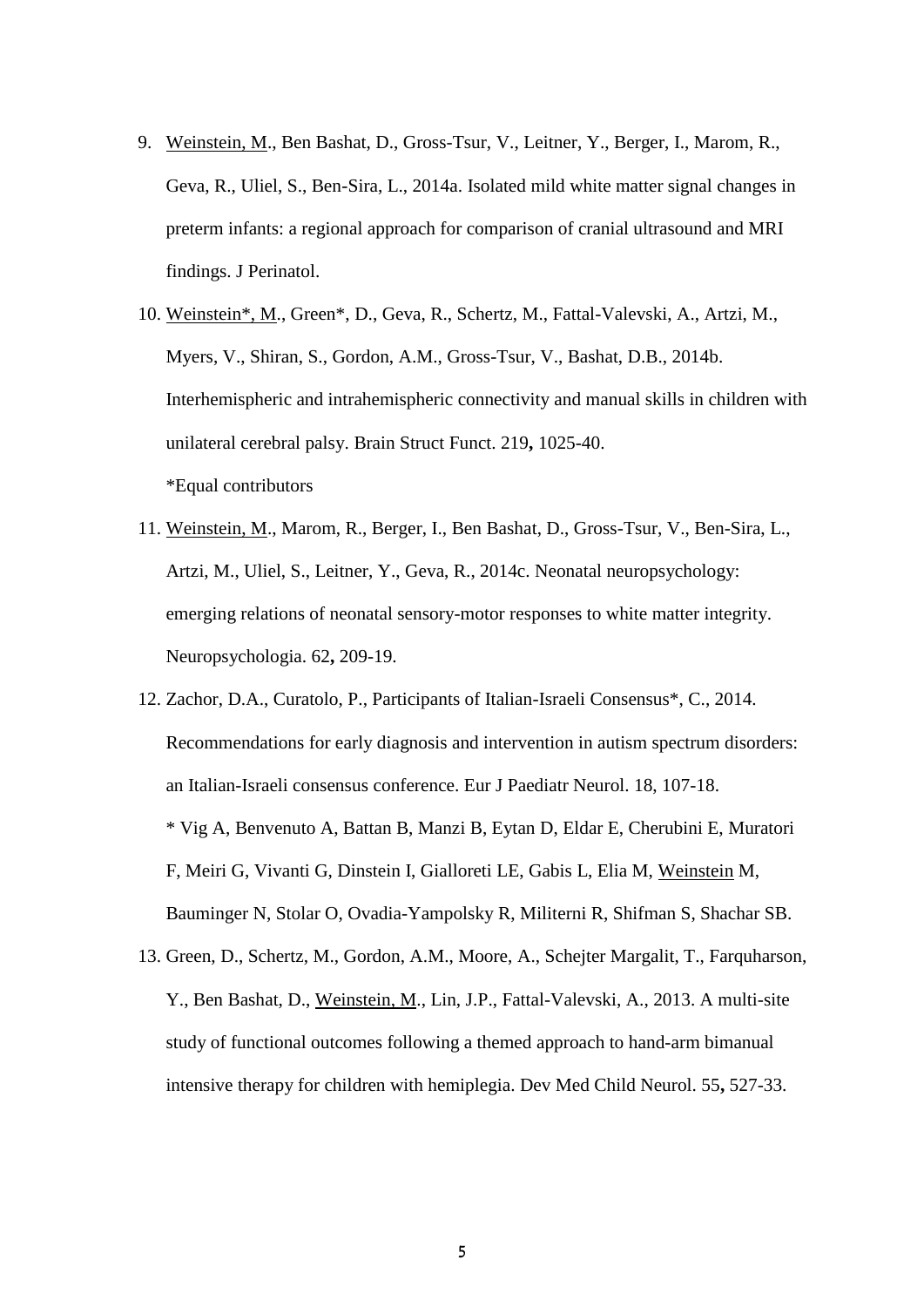- 14. Weinstein, M., Ben-Sira, L., Levy, Y., Zachor, D.A., Ben Itzhak, E., Artzi, M., Tarrasch, R., Eksteine, P.M., Hendler, T., Ben Bashat, D., 2011. Abnormal white matter integrity in young children with autism. Hum Brain Mapp. 32**,** 534-43.
- 15. Nossek, E., Korn, A., Shahar, T., Kanner, A.A., Yaffe, H., Marcovici, D., Ben-Harosh, C., Ben Ami, H., Weinstein, M., Shapira-Lichter, I., Constantini, S., Hendler, T., Ram, Z., 2011. Intraoperative mapping and monitoring of the corticospinal tracts with neurophysiological assessment and 3-dimensional ultrasonography-based navigation. Clinical article. J Neurosurg. 114**,** 738-46.
- 16. Artzi, M., Ben Sira, L., Bassan, H., Gross-Tsur, V., Berger, I., Marom, R., Leitner, Y., Bental, Y., Shiff, Y., Geva, R., Weinstein, M., Ben Bashat, D., 2011. Brain Diffusivity in Infants With Hypoxic-Ischemic Encephalopathy Following Whole Body Hypothermia: Preliminary Results. Journal of Child Neurology. 26, 1230-1236.
- 17. Hochstein, S., Barlasov, A., & Weinstein, M. (2005). Illusory shape pop out: Effects of perceptual learning [Abstract]. Journal of Vision, 5(8):572.

#### **PAPERS PRESENTED AT SCIENTIFIC CONFERENCES**

- 1. Rehab Science & Technology Update (RSTU): Tel Aviv Feb 7-10, 2016. Lecture in Didactic Track: "Brain Plasticity in Children with Hemiplegia: What Can We Learn from Structural and Functional MRI Parameters".
- 2. International Conference of Psychological Science (ICPS): Amsterdam, 12-14 March 2015. Lecture in symposium: "Motion perception and motor organization: insights from infants born preterm,"
- 3. Italian-Israeli Consensus Conference: Jerusalem Apr-25 2013 Lecture: "Altered brain connectivity and ASD".
- 4. Society for Research in Child Development 2013 Biennial Meeting- Seattle, Washington Apr.18-20 2013. Poster: "White Matter Integrity as Predictor of Neonatal Behavioral Performance in Preterms".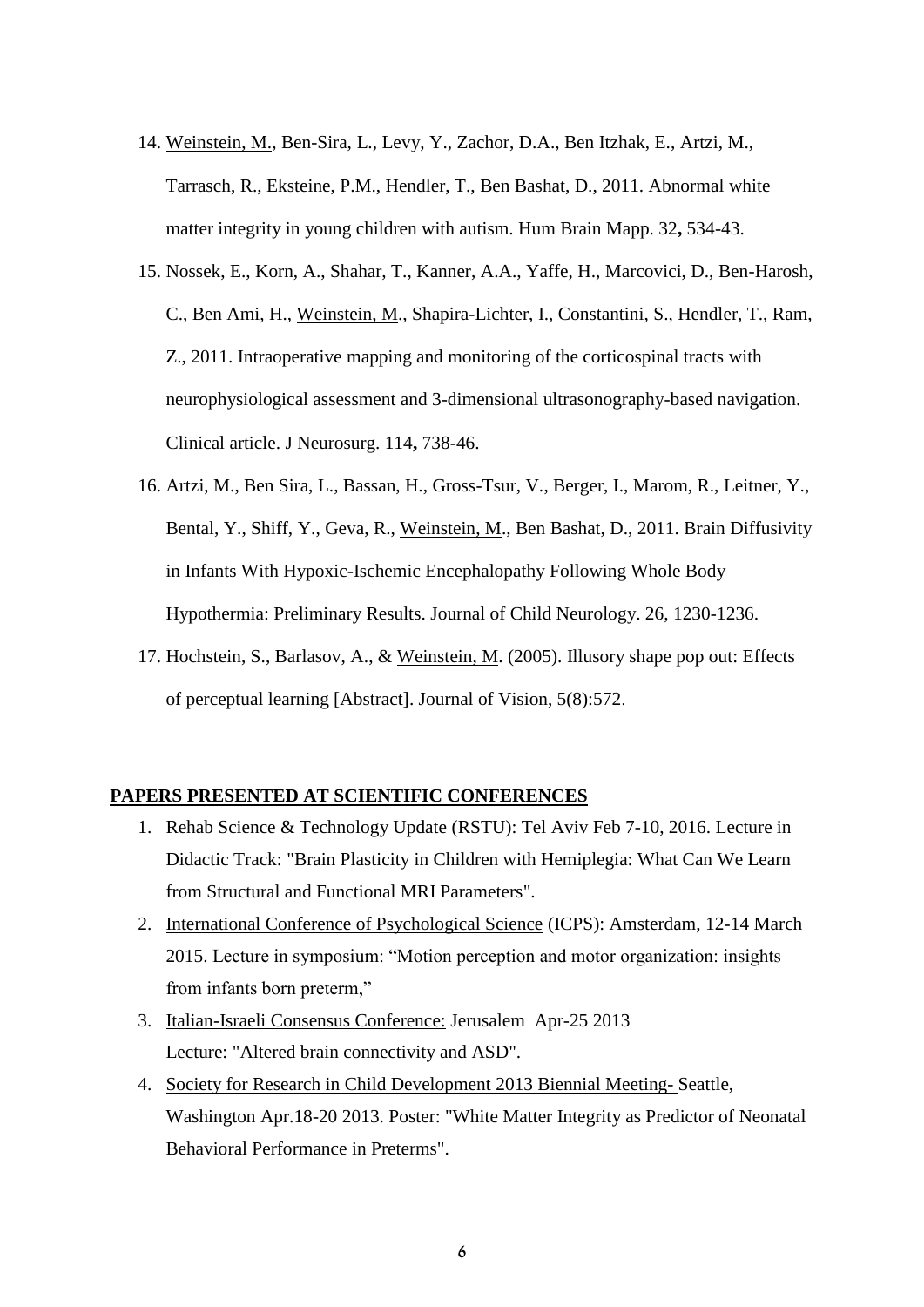- 5. Student Researchers Conference- Department of Psychology- Bar Ilan University March 6 2013 Lecture: "The relationship of advanced brain imaging and motor behavior in children with Hemiplegia". \*Received best lecture award.
- 6. Gonda Brain Research Center Young Researchers Conference- Kfar Giladi Feb. 18- 20 2013 Lecture: "White Matter Tract Integrity and Its Relation to Neuro-behavioral Performance of Low Risk Preterm Neonates".
- 7. Child Development and Rehabilitation Conference: Nov. 21-22 2012. Dead Sea Poster: "White Matter Integrity as Predictor of Neonatal Behavioral Performance in Preterms".
- 8. Organization of Human Brain Mapping (OHBM) 2012- Beijing China June 10-14 2012. Poster: "The Corpus Callosum and its relation to Motor Function in Children with Hemiplegic Cerebral Palsy".
- 9. Student Researchers Conference- Department of Psychology- Bar Ilan University March 4 2012. Lecture: "Neuro-developmental Outcome in Preterm infants with Mild White Matter Abnormalities". \*Received best lecture award.
- 10. Gonda Brain Research Center Young Researchers Conference- Kfar Giladi Feb. 27- 29 2012. Poster: "The Corpus Callosum and its relation to Motor Function in Children with Hemiplegic Cerebral Palsy".
- 11. Annual Meeting of Biological-Psychiatry Foundation- HaGoshrim Kibutz March 29-31 2011. Lecture:" DTI study of young children with autism: whole brain comparison and correlation with behavior".
- 12. The 13 Annual Meeting of Biological-Psychiatry Foundation- HaGoshrim Kibutz March 3-5 2009. Poster: "A DTI tractography study of young children with autism".
- 13. Israeli Neuropsychology Conference Tel Aviv-Jaffa February 26, 2009. Lecture: "A DTI tractography study of young children with autism".
- 14. The Israel Society for Neuroscience 17th Annual Meeting Eilat, Dec. 7-9, 2008. Lecture: "A DTI tractography study of young children with autism".
- 15. 4th Annual Meeting Israeli Human Brain Mapping in Tel Aviv. 13 14 July, 2008. Poster: "A DTI tractography study of young children with autism".